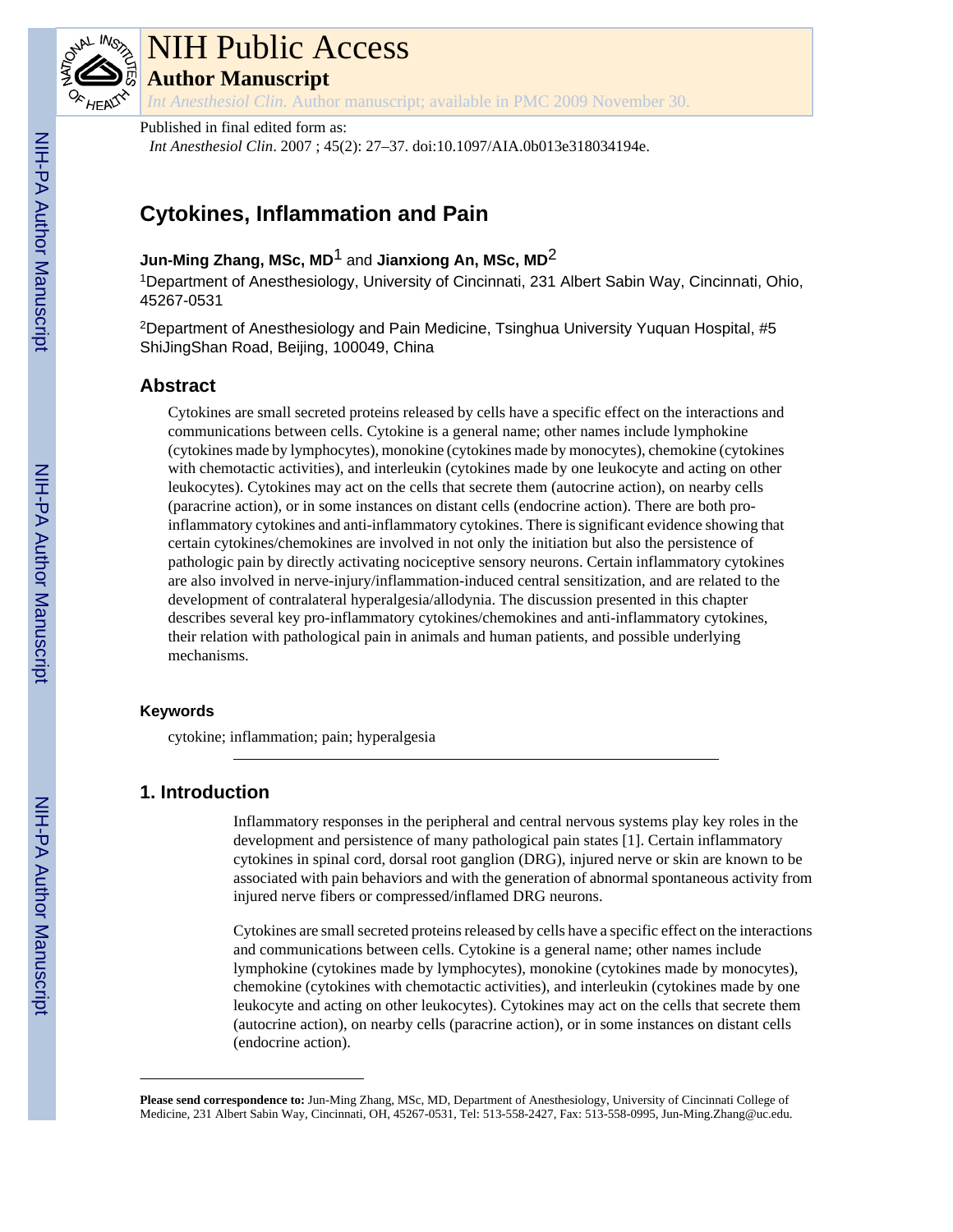It is common for different cell types to secrete the same cytokine or for a single cytokine to act on several different cell types (pleiotropy). Cytokines are redundant in their activity, meaning similar functions can be stimulated by different cytokines. They are often produced in a cascade, as one cytokine stimulates its target cells to make additional cytokines. Cytokines can also act synergistically or antagonistically (Figure 1).

Cytokines are made by many cell populations, but the predominant producers are helper T cells (Th) and macrophages. Cytokines may be produced in and by peripheral nerve tissue during physiological and pathological processes by resident and recruited macrophages, mast cells, endothelial cells, and Schwann cells. Following a peripheral nerve injury, macrophages and Schwann cells that gather around the injured site of the nerve secrete cytokines and specific growth factors required for nerve regeneration. Localized inflammatory irritation of the dorsal root ganglion (DRG) not only increases pro-inflammatory cytokines but also decreases antiinflammatory cytokines [2]. Cytokines can also be synthesized and released from the herniated nucleus pulposus, synthesized inside the spinal cord [3], the DRG soma [4], or the inflamed skin [5]. Furthermore, cytokines may be transported in a retrograde fashion from the periphery, via axonal or non-axonal mechanisms, to the DRG and dorsal horn, where they can have profound effects on neuronal activity [6] and therefore contribute to the etiology of various pathological pain states.

## **2. Cytokines and pain**

#### **Pro-inflammatory cytokines**

Proinflammatory cytokines are produced predominantly by activated macrophages and are involved in the up-regulation of inflammatory reactions. There is abundant evidence that certain pro-inflammatory cytokines such as IL-1β, IL-6, and TNF- $\alpha$  are involved in the process of pathological pain.

IL-1β is released primarily by monocytes and macrophages as well as by nonimmune cells, such as fibroblasts and endothelial cells, during cell injury, infection, invasion, and inflammation. Very recently, it was found that  $IL-1\beta$  is expressed in nociceptive DRG neurons [7]. IL-1β expression is enhanced following crush injury to peripheral nerve and after trauma in microglia and astrocytes in the central nervous system (CNS) [8]. IL-1 $\beta$  can produce hyperalgesia following either intraperitoneal, intracerebroventricular or intraplantar injection [9,10]. Moreover, IL-1β was found to increase the production of substance P and prostaglandin  $E_2$  (PGE<sub>2</sub>) in a number of neuronal and glial cells [11,12]. IL-1ra, a specific IL-1 receptor antagonist, competitively binds to the same receptor as IL-1β but does not transduce a cellular signal, thereby blocking IL-1β-mediated cellular changes. Administrations of IL-1ra and other anti-inflammatory cytokines have been demonstrated to prevent or attenuate cytokinemediated inflammatory hyperalgesia [13] and nerve-injury induced mechanical allodynia [14].

IL-6 has been shown to play a central role in the neuronal reaction to nerve injury. Suppression of IL-6R by *in vivo* application of anti-IL-6R antibodies led to reduced regenerative effects [15]. IL-6 is also involved in microglial and astrocytic activation as well as in regulation of neuronal neuropeptides expression [16]. There is evidence that IL-6 contributes to the development of neuropathic pain behavior following a peripheral nerve injury [17,18]. For example, sciatic cryoneurolysis, a sympathetically-independent model of neuropathic pain involving repeatedly freezing and thawing a section of the sciatic nerve, results in increased IL-6 immunoreactivity in the spinal cord [3]. In addition, intrathecal infusion of IL-6 induces tactile allodynia and thermal hyperalgesia in intact and nerve-injured rats, respectively.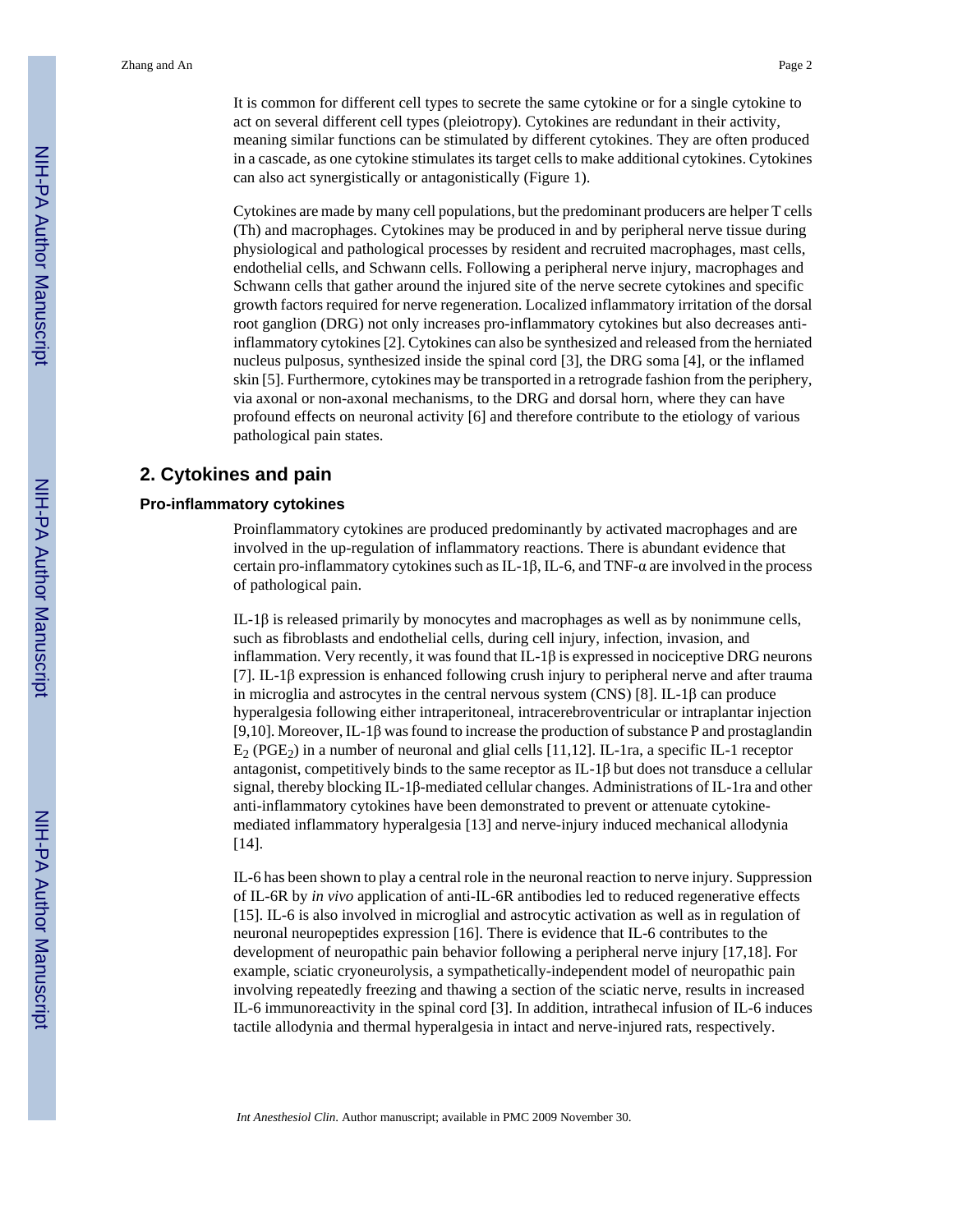TNF-α, also known as cachectin, is another inflammatory cytokine that plays a wellestablished, key role in some pain models. TNF acts on several different signaling pathways through two cell surface receptors, TNFR1 and TNFR2 to regulate apoptotic pathways, NFkB activation of inflammation, and activate stress-activated protein kinases (SAPKs). TNF-α receptors are present in both neurons and glia [19]. TNF- $\alpha$  has been shown to play important roles in both inflammatory and neuropathic hyperalgesia. Intraplantar injection of complete Freund's adjuvant in adult rats resulted in significant elevation in the levels of TNF-α, IL-1β, and nerve growth factor (NGF) in the inflamed paw. A single injection of anti-TNF- $\alpha$  antiserum before the CFA significantly delayed the onset of the resultant inflammatory hyperalgesia and reduced IL-1β but not NGF levels [20]. Intraplantar injection of TNF-α also produces mechanical [21] and thermal hyperalgesia [10]. It has been found that TNF- $\alpha$  injected into nerves induces Wallerian degeneration [20,22] and generates the transient display of behaviors and endoneurial pathologies found in experimentally painful nerve injury [23]. TNF binding protein (TNF-BP), an inhibitor of TNF, is a soluble form of a transmembrane TNF-receptor. When TNF-BP is administered systemically, the hyperalgesia normally observed after lipopolysaccharide (LPS) administration is completely eliminated [9]. Intrathecal administration of a combination of TNF-BP and IL-1 antagonist attenuated mechanical allodynia in rats with  $L_5$  spinal nerve transection [24].

#### **Chemokines**

A variety of cytokines are known to induce chemotaxis. One particular subgroup of structurally related cytokines is known as chemokines. The term chemotactic cytokines (CHEMOtactic CytoKINES) usually refers to this. These factors represent a family of low molecular weight secreted proteins that primarily function in the activation and migration of leukocytes although some of them also possess a variety of other functions. Chemokines have conserved cysteine residues that allow them to be assigned to four groups: C-C chemokines (RANTES, monocyte chemoattractant protein or MCP-1, monocyte inflammatory protein or MIP-1 $\alpha$ , and MIP-1 $\beta$ ), C-X-C chemokines (IL-8 also called growth related oncogene or GRO/KC), C chemokines (lymphotactin), and CXXXC chemokines (fractalkine).

Various chemokines including MIP-1α, MCP-1 and GRO/KC are up-regulated not only in models of neuroinflammatory [2,25] and demylinating diseases, but also in various forms of CNS trauma [26] and in injured peripheral nerve [27]. Receptors for MCP-1, MIP-1 $\alpha$  and GRO/ KC are expressed on DRG neurons [28]. Interestingly, mice lacking the CCR2 receptor completely fail to develop mechanical allodynia in the partial sciatic injury model although pain sensitivity in uninjured animals is normal. In the same study, normal mice showed a sustained upregulation of the receptors in both DRG and peripheral nerve after the injury [29]. This suggests that the chemokines, including MCP-1 in particular, play very key roles in neuropathic pain as well as in neuroinflammatory conditions.

#### **Anti-inflammatory cytokines**

The anti-inflammatory cytokines are a series of immunoregulatory molecules that control the pro-inflammatory cytokine response. Cytokines act in concert with specific cytokine inhibitors and soluble cytokine receptors to regulate the human immune response. Their physiologic role in inflammation and pathologic role in systemic inflammatory states are increasingly recognized. Major anti-inflammatory cytokines include interleukin (IL)-1 receptor antagonist, IL-4, IL-10, IL-11, and IL-13. Leukemia inhibitory factor, interferon-alpha, IL-6, and transforming growth factor (TGF)-β are categorized as either anti-inflammatory or proinflammatory cytokines, under various circumstances. Specific cytokine receptors for IL-1, TNF-α, and IL-18 also function as inhibitors for pro-inflammatory cytokines.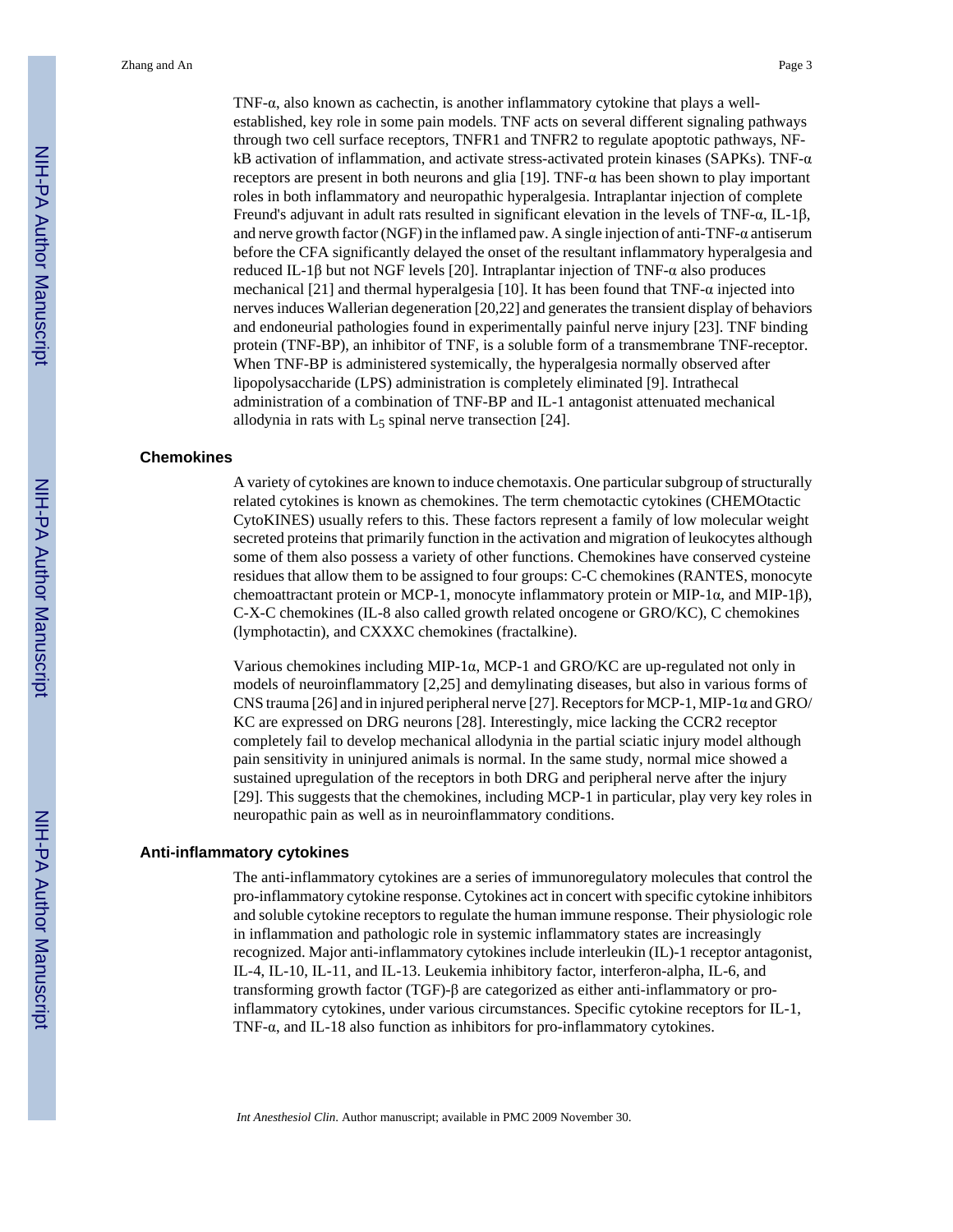Among all the anti-inflammatory cytokines, IL-10 is a cytokine with potent anti-inflammatory properties, repressing the expression of inflammatory cytokines such as TNF-α, IL-6 and IL-1 by activated macrophages. In addition, IL-10 can up-regulate endogenous anti-cytokines and down-regulate pro-inflammatory cytokine receptors. Thus, it can counter-regulate production and function of pro-inflammatory cytokines at multiple levels. Acute administration of IL-10 protein has been well-documented to suppress the development of spinally-mediated pain facilitation in diverse animal models such as peripheral neuritis, spinal cord excitotoxic injury, and peripheral nerve injury [30]. Blocking spinal IL-10, on the other hand, has been found to prevent and even reverse established neuropathic pain behaviors [31]. Recent clinical studies also indicate that low blood levels of IL-10 and another anti-inflammatory cytokine, IL-4, could be key to chronic pain since low concentrations of these two cytokines were found in patients with chronic widespread pain [32].

The family of TGF-β comprises 5 different isoforms (TGF-β1 to -β5). TGF-β1 is found in meninges, choroid plexus, and peripheral ganglia and nerves [33]. It is known that TGF-β suppresses cytokine production by inhibiting macrophage and Th1 cell activity; counteracts IL-1, IL-2, IL-6, and TNF; and induces IL-1ra 6 [34]. Its mRNA is induced following axotomy and may be involved in a negative-feedback loop to limit the extent of glial activation [35]. TGF-β1 also antagonizes nitric oxide production in macrophages [36]. Nitric oxide has been strongly implicated in the final common pathway of neuropathic pain [37]. It is expected that by its anti-cytokine action,  $TGF-\beta1$  or agents that induce its activity may be effective therapy for neuropathic pain.

### **3. Glial activation in CNS and PNS**

In the CNS, there are two types of glial cells, microglia and astrocytes, which can be activated by excitatory neurotransmitters released from nearby neurons. These neurotransmitters include EAA, SP, PGEs, adenosine triphosphate (ATP), and nitric oxide. A novel neuron to glia signal is fractalkine, a protein expressed on the extracellular surface of neurons [38]. Fractalkine is tethered to the neuronal membrane by a mucin stalk. When the neuron is sufficiently activated, the stalk breaks, releasing fractalkine into the extracellular fluid. As immunocompetent cells, activated glia release several key pro-inflammatory cytokines, including TNF-α, IL-1β, and IL-6 [39,40].

It has been well demonstrated that spinal glial activation is necessary for induction of the neuropathic pain state [30,41,42]. Spinal administration of glial activator, fractalkine, induces cutaneous hyperalgesia, whereas spinal administration of a fractalkine receptor antagonist blocks neuropathic pain [1]. Furthermore, blocking the activation of spinal cord glia with the inhibitor fluorocitrate blocks the pathological pain state in rats with peripheral sciatic nerve neuritis [42]. Recently, it was found that administration of a new glia-specific inhibitor, minocycline, blocked the development of neuropathic pain. Minocycline, a lipid-soluble tetracycline derivative with anti-inflammatory effects, inhibits an IL-1β-converting enzyme and inducible nitric oxide synthesis up-regulation. Minocycline also prevents glial cell proliferation and inhibits the activation of p38 MAPK [43].

Non-neuronal cells in the peripheral nervous system also react to nerve injury. In addition to hematogenous macrophage infiltration, the satellite glia that surround the somata of sensory neurons proliferate [44], elaborate processes [45], and become immunoreactive for glial fibrillary acidic protein (GFAP) [46].

#### **4. Mechanisms underlying cytokines-mediated pathological pain**

There is evidence that pro-inflammatory cytokines (e.g., IL-1 $\beta$ , TNF- $\alpha$ ) [6,47,48] and chemokines (e.g., MCP-1) [25,28,49] may directly modulate neuronal activity in various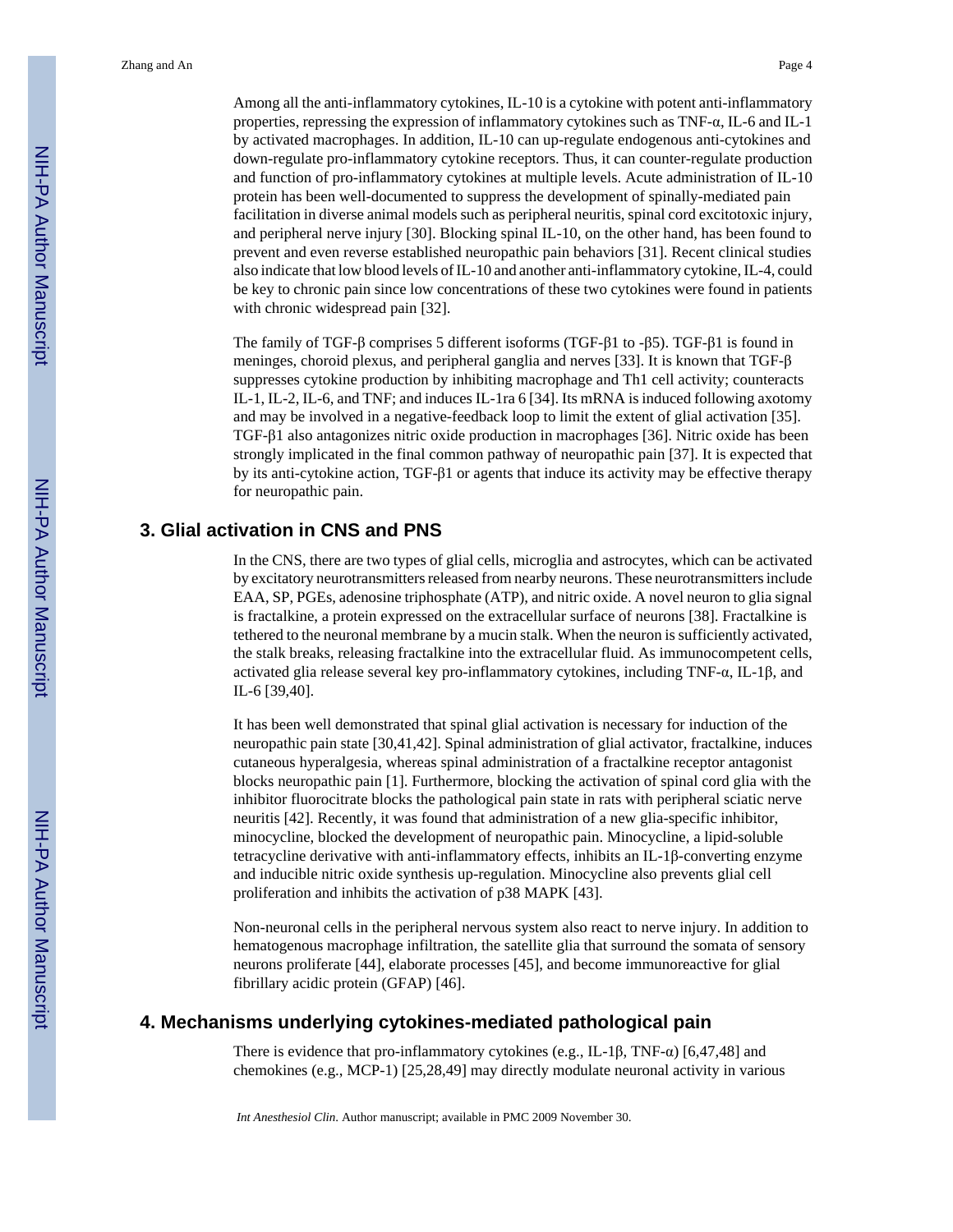classes of neurons in the peripheral and central nervous system. In the peripheral nervous system, abnormal spontaneous activity can be evoked from nociceptive neurons by topical application of TNF-α to the peripheral axons *in vivo* [48], or to the somata of the DRG neurons *in vitro* [47]. Large, myelinated fast conducting Aβ neurons can also be excited by topical application of TNF- $\alpha$  to the DRG [47] or by an autologous HNP extract [50]. TNF- $\alpha$  can enhance the sensitivity of sensory neurons to the excitation produced by capsaicin and this enhancement likely is mediated by the neuronal production of prostaglandins [51]. It was found that TNF-α-induced neuronal excitation is mediated by cAMP-dependent protein kinase (PKA) pathway [47]. The p38 mitogen-activated protein kinase (MAPK) is also involved in TNF-αinduced cutaneous hypersensitivity to mechanical or thermal stimulation [4]. Results obtained from IL-6 knockout mice indicates that IL-6 plays a facilitating role in sympathetic sprouting induced by nerve injury and that its effect on pain behavior is indirectly mediated through sympathetic sprouting in the DRG [18]. Most recently, it is reported that localized inflammation of the DRG up-regulates a number of pro-inflammatory cytokines including IL-6 and induces abnormal sympathetic sprouting in the absence of peripheral nerve injury [2]. It suggests a possible correlation between inflammatory responses and sympathetic sprouting, which are two well-known mechanisms implicated in various chronic pain states.

In summary, proinflammatory cytokines are involved in the development of inflammatory and neuropathic pain. Just as specific cytokines and their neutralizing antibodies have been introduced into clinical trials for the treatment of stroke, Alzheimer's disease, autoimmune diseases, wound healing, and amyotrophic lateral sclerosis, one could utilize local or systemic delivery of anti-inflammatory cytokines or inflammatory cytokine antagonists for the treatment of chronic pain. These specific cytokines or antagonists would act to disrupt the hyperexcitability cycle taking place in the sensory neurons, providing a new, non-opioid therapeutic approach for the treatment of pathological pain due to inflammation or peripheral nerve injury.

#### **Acknowledgments**

Supported by NIH/NINDS Grant R01NS045594 (J-M Zhang)

#### **References**

- 1. Watkins LR, Milligan ED, Maier SF. Glial proinflammatory cytokines mediate exaggerated pain states: implications for clinical pain. Adv Exp Med Biol 2003;521:1–21. [PubMed: 12617561]
- 2. Xie WR, Deng H, Li H, et al. Robust increase of cutaneous sensitivity, cytokine production and sympathetic sprouting in rats with localized inflammatory irritation of the spinal ganglia. Neuroscience 2006;142:809–822. [PubMed: 16887276]
- 3. DeLeo JA, Colburn RW, Nichols M, et al. Interleukin-6-mediated hyperalgesia/allodynia and increased spinal IL-6 expression in a rat mononeuropathy model. J Interferon Cytokine Res 1996;16:695–700. [PubMed: 8887053]
- 4. Schafers M, Svensson CI, Sommer C, et al. Tumor necrosis factor-alpha induces mechanical allodynia after spinal nerve ligation by activation of p38 MAPK in primary sensory neurons. J Neurosci 2003;23:2517–2521. [PubMed: 12684435]
- 5. Heijmans-Antonissen C, Wesseldijk F, Munnikes RJ, et al. Multiplex bead array assay for detection of 25 soluble cytokines in blister fluid of patients with complex regional pain syndrome type 1. Mediators Inflamm 2006;2006:28398. [PubMed: 16864900]
- 6. Ozaktay AC, Kallakuri S, Takebayashi T, et al. Effects of interleukin-1 beta, interleukin-6, and tumor necrosis factor on sensitivity of dorsal root ganglion and peripheral receptive fields in rats. Eur Spine J 2006:1–9.
- 7. Copray JC, Mantingh I, Brouwer N, et al. Expression of interleukin-1 beta in rat dorsal root ganglia. J Neuroimmunol 2001;118:203–211. [PubMed: 11498255]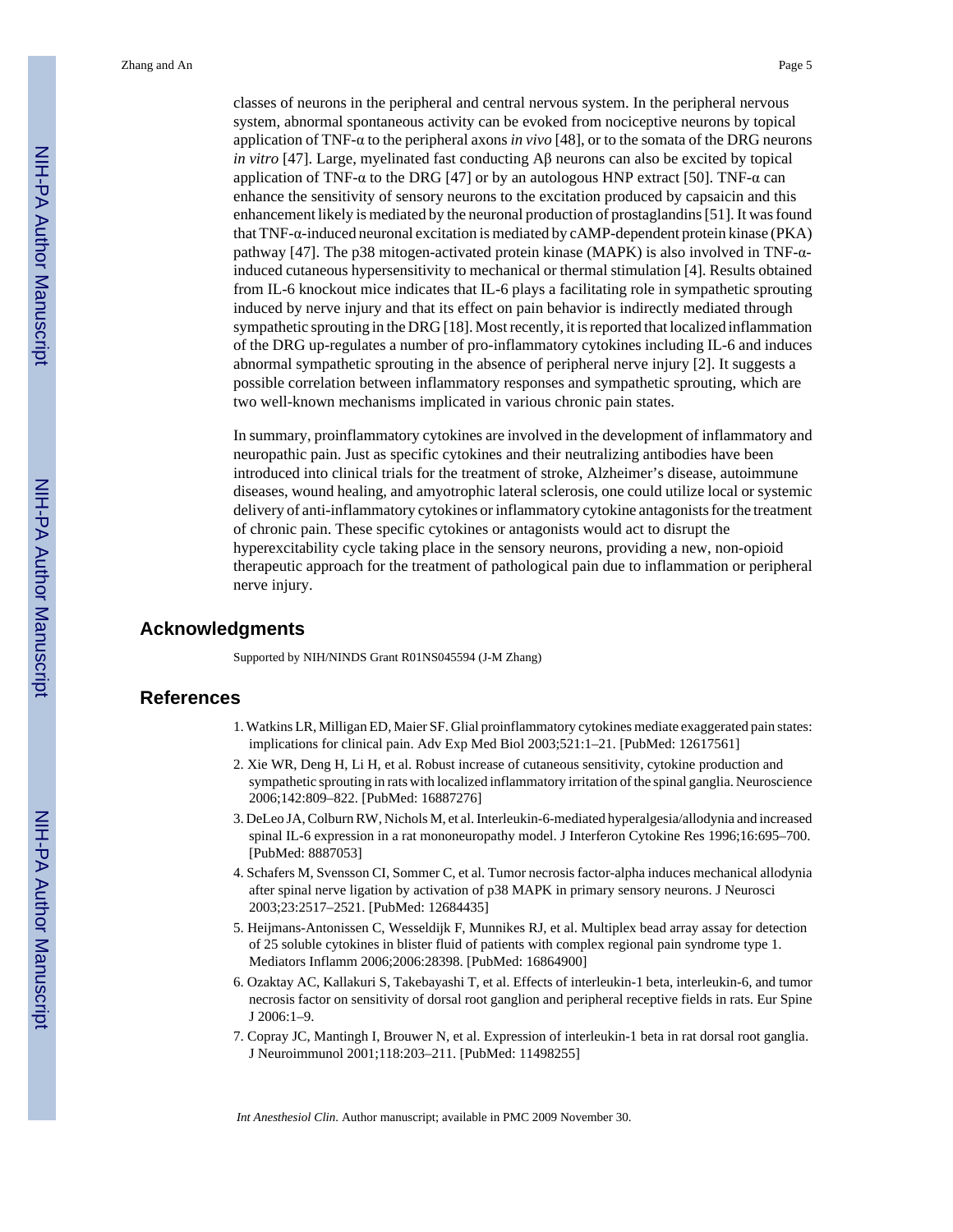- 8. Yan HQ, Banos MA, Herregodts P, et al. Expression of interleukin (IL)-1 beta, IL-6 and their respective receptors in the normal rat brain and after injury. Eur J Immunol 1992;22:2963–2971. [PubMed: 1425920]
- 9. Watkins LR, Wiertelak EP, Goehler LE, et al. Characterization of cytokine-induced hyperalgesia. Brain Res 1994;654:15–26. [PubMed: 7982088]
- 10. Perkins MN, Kelly D. Interleukin-1 beta induced-desArg9bradykinin-mediated thermal hyperalgesia in the rat. Neuropharmacology 1994;33:657–660. [PubMed: 7936101]
- 11. Jeanjean AP, Moussaoui SM, Maloteaux JM, et al. Interleukin-1 beta induces long-term increase of axonally transported opiate receptors and substance P. Neuroscience 1995;68:151–157. [PubMed: 7477920]
- 12. Schweizer A, Feige U, Fontana A, et al. Interleukin-1 enhances pain reflexes. Mediation through increased prostaglandin E2 levels. Agents & Actions 1988;25:246–251. [PubMed: 3265268]
- 13. Maier SF, Wiertelak EP, Martin D, et al. Interleukin-1 mediates the behavioral hyperalgesia produced by lithium chloride and endotoxin. Brain Res 1993;623:321–324. [PubMed: 8221116]
- 14. Sweitzer S, Martin D, Deleo JA. Intrathecal interleukin-1 receptor antagonist in combination with soluble tumor necrosis factor receptor exhibits an anti-allodynic action in a rat model of neuropathic pain. Neuroscience 2001;103:529–539. [PubMed: 11246166]
- 15. Hirota H, Kiyama H, Kishimoto T, et al. Accelerated Nerve Regeneration in Mice by upregulated expression of interleukin (IL) 6 and IL-6 receptor after trauma. J Exp Med 1996;183:2627–2634. [PubMed: 8676083]
- 16. Klein MA, Moller JC, Jones LL, et al. Impaired neuroglial activation in interleukin-6 deficient mice. Glia 1997;19:227–233. [PubMed: 9063729]
- 17. DeLeo, JA.; Colburn, RW. The role of cytokines in nociception and chronic pain. In: Weinstein, JN.; Gordon, SL., editors. Low Back Pain: A scientific and clinical overview. American Academy of Orthopaedic Surgeons; 1995. p. 163-185.
- 18. Ramer MS, Murphy PG, Richardson PM, et al. Spinal nerve lesion-induced mechanoallodynia and adrenergic sprouting in sensory ganglia are attenuated in interleukin-6 knockout mice. Pain 1998;78:115–121. [PubMed: 9839821]
- 19. Boka G, Anglade P, Wallach D, et al. Immunocytochemical analysis of tumor necrosis factor and its receptors in Parkinson's disease. Neuroscience Letters 1994;172:151–154. [PubMed: 8084523]
- 20. Woolf CJ, Allchorne A, Safieh-Garabedian B, et al. Cytokines, nerve growth factor and inflammatory hyperalgesia: the contribution of tumour necrosis factor alpha. Br J Pharmacol 1997;121:417–424. [PubMed: 9179382]
- 21. Cunha FQ, Poole S, Lorenzetti BB, et al. The pivotal role of tumour necrosis factor alpha in the development of inflammatory hyperalgesia. Br J Pharmacol 1992;107:660–664. [PubMed: 1472964]
- 22. Creange A, Barlovatz-Meimon G, Gherardi RK. Cytokines and peripheral nerve disorders. Eur Cytokine Netw 1997;8:145–151. [PubMed: 9262963]
- 23. Wagner R, Myers RR. Endoneurial injection of TNF-alpha produces neuropathic pain behaviors. Neuroreport 1996;7:2897–2901. [PubMed: 9116205]
- 24. Sweitzer S, Deleo JA, Martin D. Intrathecal interleukin-1 receptor antagonist and tumor necrosis factor binding protein exhibit an antiallodynic effect in a rat model of neuropathic pain. Soc Neurosci Abstr 1999;25579.4
- 25. White FA, Sun J, Waters SM, et al. Excitatory monocyte chemoattractant protein-1 signaling is upregulated in sensory neurons after chronic compression of the dorsal root ganglion. Proc Natl Acad Sci U S A 2005;102:14092–14097. [PubMed: 16174730]
- 26. Berman JW, Guida MP, Warren J, et al. Localization of monocyte chemoattractant peptide-1 expression in the central nervous system in experimental autoimmune encephalomyelitis and trauma in the rat. J Immunol 1996;156:3017–3023. [PubMed: 8609424]
- 27. Taskinen HS, Roytta M. Increased expression of chemokines (MCP-1, MIP-1alpha, RANTES) after peripheral nerve transection. J Peripher Nerv Syst 2000;5:75–81. [PubMed: 10905466]
- 28. Oh SB, Tran PB, Gillard SE, et al. Chemokines and glycoprotein120 produce pain hypersensitivity by directly exciting primary nociceptive neurons. J Neurosci 2001;21:5027–5035. [PubMed: 11438578]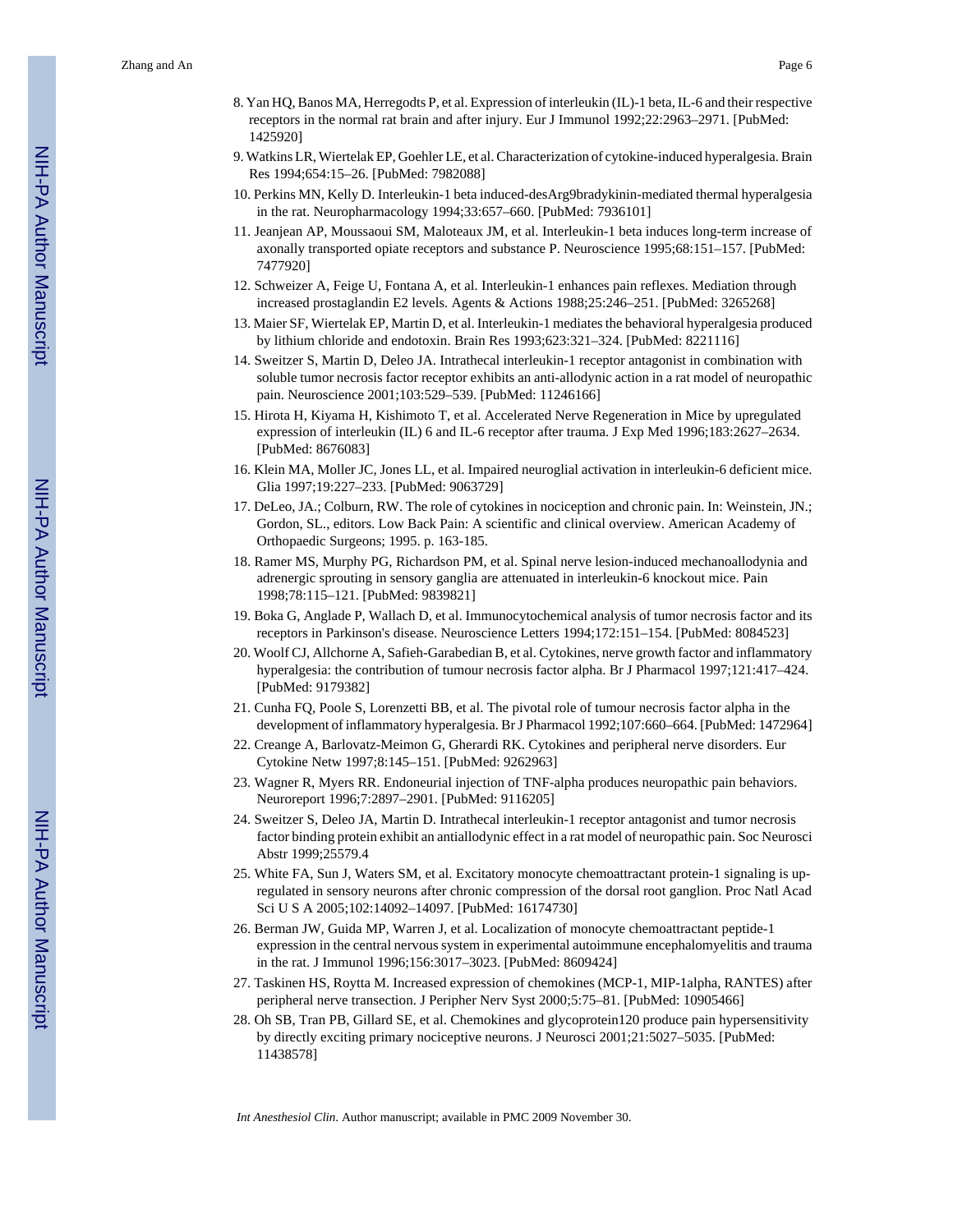- 29. Abbadie C, Lindia JA, Cumiskey AM, et al. Impaired neuropathic pain responses in mice lacking the chemokine receptor CCR2. Proc Natl Acad Sci U S A 2003;100:7947–7952. [PubMed: 12808141]
- 30. Wieseler-Frank J, Maier SF, Watkins LR. Glial activation and pathological pain. Neurochem Int 2004;45:389–395. [PubMed: 15145553]
- 31. Milligan ED, Sloane EM, Langer SJ, et al. Controlling neuropathic pain by adeno-associated virus driven production of the anti-inflammatory cytokine, interleukin-10. Mol Pain 2005;1:9. [PubMed: 15813997]
- 32. Uceyler N, Valenza R, Stock M, et al. Reduced levels of antiinflammatory cytokines in patients with chronic widespread pain. Arthritis Rheum 2006;54:2656–2664. [PubMed: 16871547]
- 33. Unsicker K, Flanders KC, Cissel DS, et al. Transforming growth factor beta isoforms in the adult rat central and peripheral nervous system. Neuroscience 1991;44:613–625. [PubMed: 1754055]
- 34. Roberts AB, Sporn MB. Physiological actions and clinical applications of transforming growth factorbeta (TGF-beta). Growth Factors 1993;8:1–9. [PubMed: 8448037]
- 35. Kiefer R, Lindholm D, Kreutzberg GW. Interleukin-6 and transforming growth factor-beta 1 mRNAs are induced in rat facial nucleus following motoneuron axotomy. Eur J Neurosci 1993;5:775–781. [PubMed: 8281289]
- 36. Ding A, Nathan CF, Graycar J, et al. Macrophage deactivating factor and transforming growth factorsbeta 1 -beta 2 and -beta 3 inhibit induction of macrophage nitrogen oxide synthesis by IFN-gamma. J Immunol 1990;145:940–944. [PubMed: 2115549]
- 37. Meller ST, Gebhart GF. Nitric oxide (NO) and nociceptive processing in the spinal cord. Pain 1993;52:127–136. [PubMed: 8455960]
- 38. Chapman GA, Moores K, Harrison D, et al. Fractalkine cleavage from neuronal membranes represents an acute event in the inflammatory response to excitotoxic brain damage. J Neurosci 2000;20:RC87. [PubMed: 10899174]
- 39. Winkelstein BA, Rutkowski MD, Sweitzer SM, et al. Nerve injury proximal or distal to the DRG induces similar spinal glial activation and selective cytokine expression but differential behavioral responses to pharmacologic treatment. J Comp Neurol 2001;439:127–139. [PubMed: 11596043]
- 40. Watkins LR, Maier SF. Beyond neurons: Evidence that immune and glial cells contribute to pathological pain states [Review]. Physiological Reviews 2002;82:981–1011. [PubMed: 12270950]
- 41. DeLeo JA, Rutkowski MD, Stalder AK, et al. Transgenic expression of TNF by astrocytes increases mechanical allodynia in a mouse neuropathy model. Neuroreport 2000;11:599–602. [PubMed: 10718321]
- 42. Milligan ED, Twining C, Chacur M, et al. Spinal glia and proinflammatory cytokines mediate mirrorimage neuropathic pain in rats. J Neurosci 2003;23:1026–1040. [PubMed: 12574433]
- 43. Wu DC, Jackson-Lewis V, Vila M, et al. Blockade of microglial activation is neuroprotective in the 1-methyl-4-phenyl-1,2,3,6-tetrahydropyridine mouse model of Parkinson disease. J Neurosci 2002;22:1763–1771. [PubMed: 11880505]
- 44. Lu X, Richardson PM. Inflammation near the nerve cell body enhances axonal regeneration. J Neurosci 1991;11:972–978. [PubMed: 1901354]
- 45. Leech RW. Changes in satellite cells of rat dorsal root ganglia during central chromatolysis. An electron microscopic study. Neurology 1967;17:349–358. [PubMed: 6067070]
- 46. Woodham P, Anderson PN, Nadim W, et al. Satellite cells surrounding axotomised rat dorsal root ganglion cells increase expression of a GFAP-like protein. Neuroscience Letters 1989;98:8–12. [PubMed: 2710403]
- 47. Zhang J-M, Li HQ, Liu B, et al. Acute topical application of tumor necrosis factor alpha evokes protein kinase A-dependent responses in rat sensory neurons. J Neurophysiol 2002;88:1387–1392. [PubMed: 12205159]
- 48. Sorkin LS, Xiao WH, Wagner R, et al. Tumour necrosis factor-alpha induces ectopic activity in nociceptive primary afferent fibres. Neuroscience 1997;81:255–262. [PubMed: 9300418]
- 49. Sun JH, Yang B, Donnelly DF, et al. MCP-1 enhances excitability of nociceptive neurons in chronically compressed dorsal root ganglia. J Neurophysiol. 2006
- 50. Cavanaugh JM. Neural mechanisms of lumbar pain. Spine 1995;20:1804–1809. [PubMed: 7502138]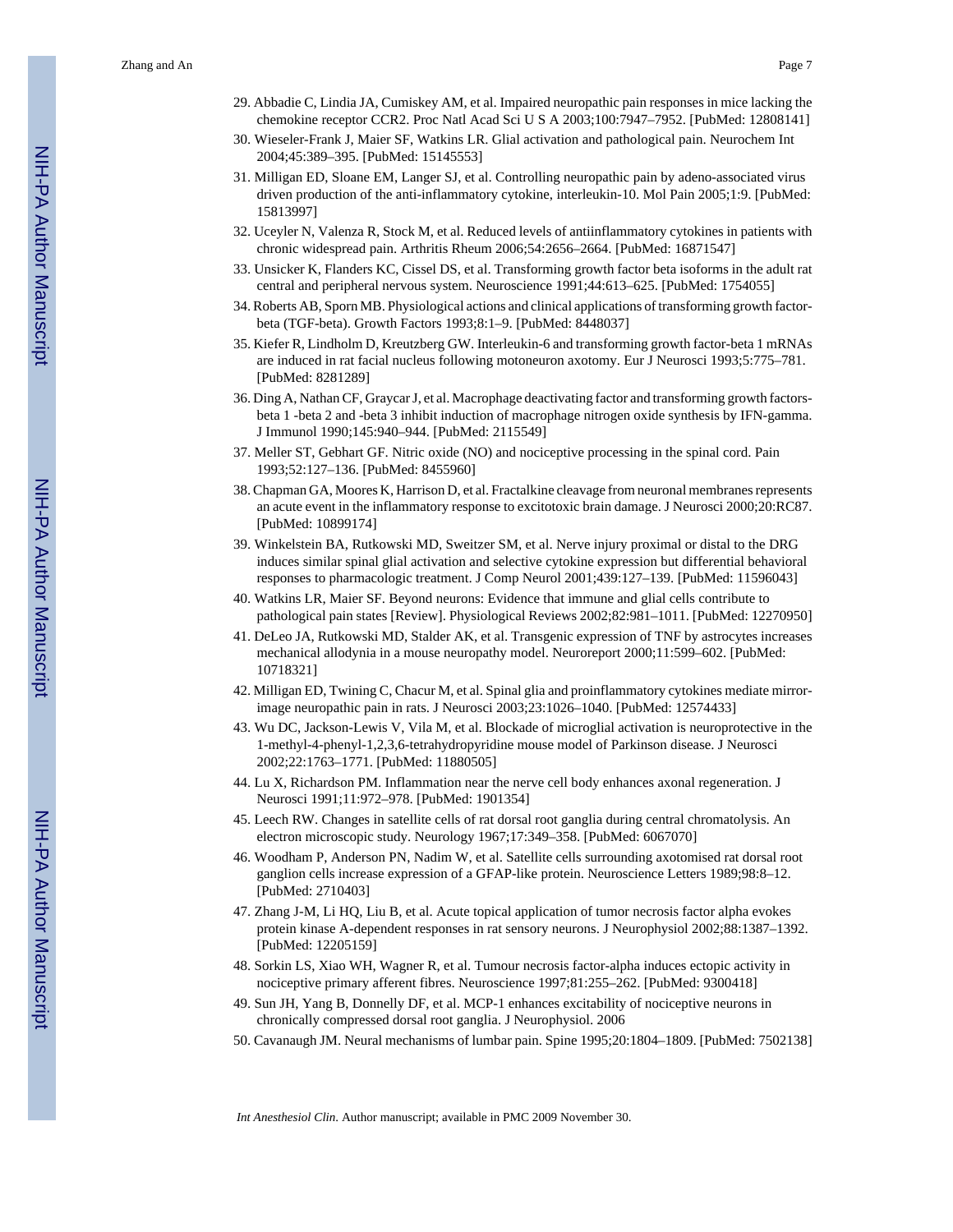51. Nicol GD, Lopshire JC, Pafford CM. Tumor necrosis factor enhances the capsaicin sensitivity of rat sensory neurons. J Neurosci 1997;17:975–982. [PubMed: 8994052]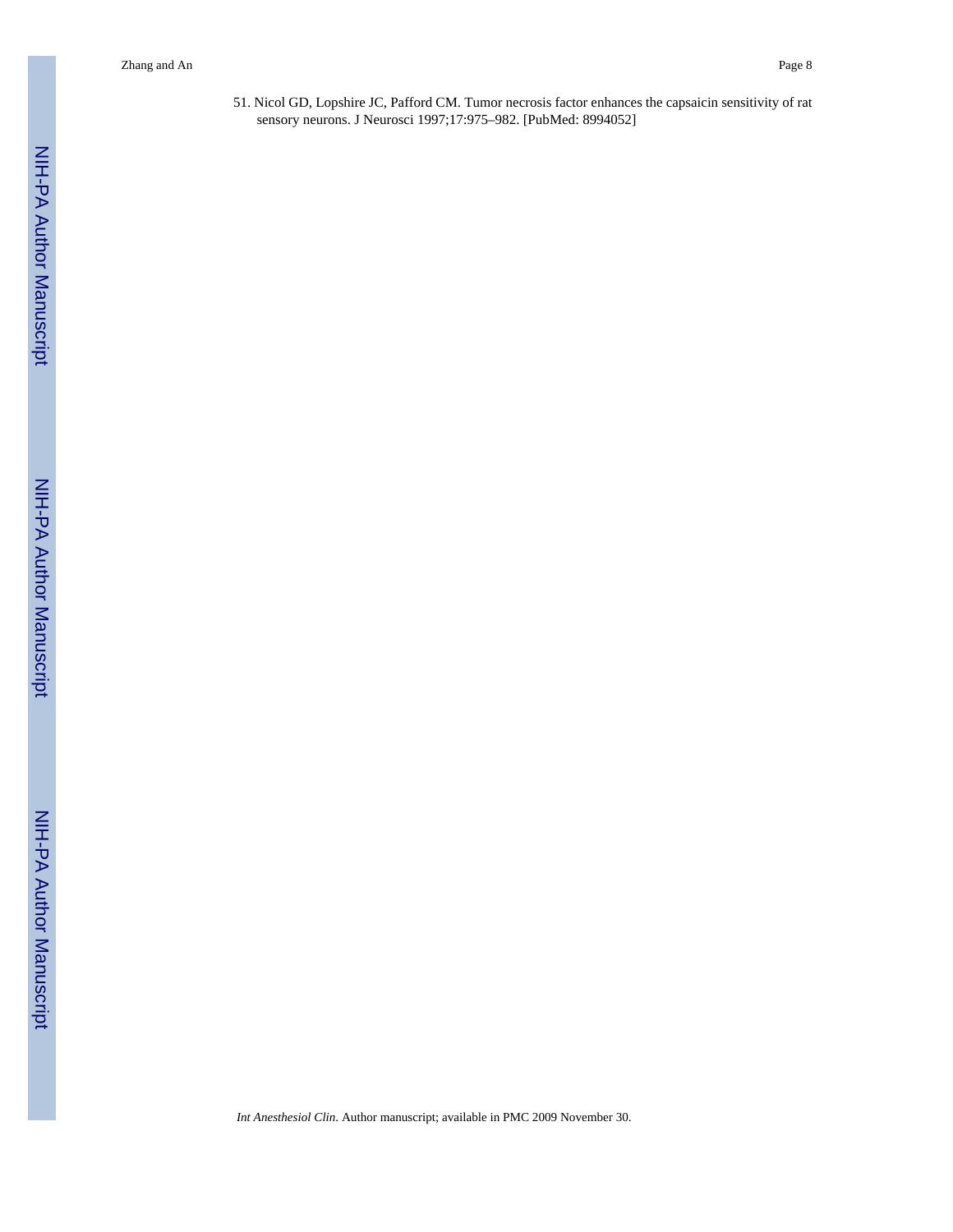Zhang and An Page 9



#### **Figure 1.**

Cytokine network. Several different cell types coordinate their efforts as part of the immune system, including B cells, T cells, macrophages, mast cells, neutrophils, basophils and eosinophils. Each of these cell types has a distinct role in the immune system, and communicates with other immune cells using secreted cytokines. Macrophages phagocytose foreign bodies and are antigen-presenting cells, using cytokines to stimulate specific antigen dependent responses by B and T cells and non-specific responses by other cell types. T cells secrete a variety of factors to coordinate and stimulate immune responses to specific antigen, such as the role of helper T cells in B cell activation in response to antigen. The proliferation and activation of eosinophils, neutrophils and basophils respond to cytokines as well.